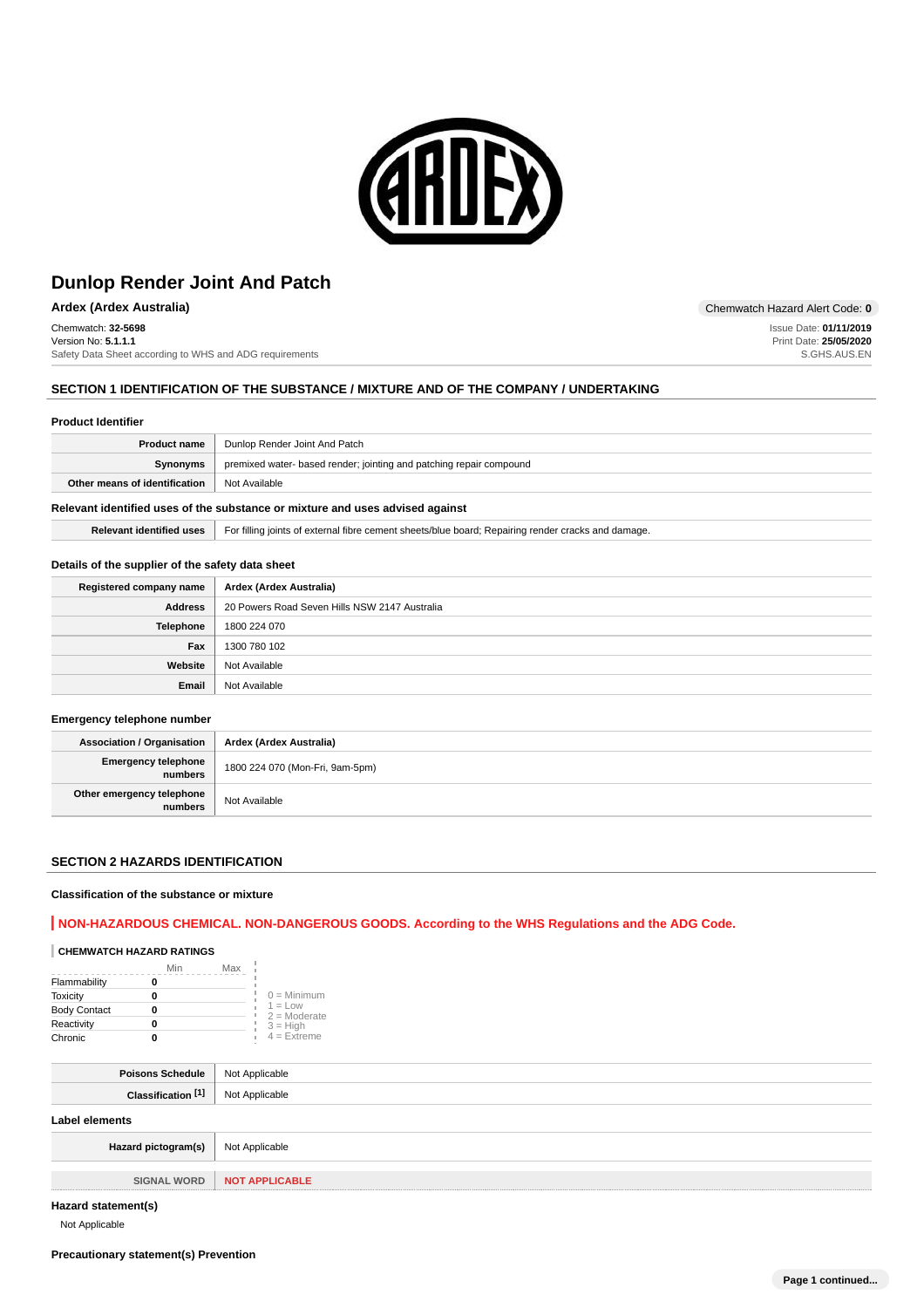#### Not Applicable

**Precautionary statement(s) Response**

Not Applicable

**Precautionary statement(s) Storage**

Not Applicable

**Precautionary statement(s) Disposal**

Not Applicable

# **SECTION 3 COMPOSITION / INFORMATION ON INGREDIENTS**

## **Substances**

See section below for composition of Mixtures

## **Mixtures**

| <b>CAS No</b> | %[weight] | <b>Name</b>                   |
|---------------|-----------|-------------------------------|
| 14808-60-7.   | 50-70     | graded sand                   |
| Not Available | 20-50     | acrylic co-polymer dispersion |
| Not Available | $5 - 20$  | inorganic fillers             |
| Not Available | $1 - 5$   | non hazardous ingredients     |

## **SECTION 4 FIRST AID MEASURES**

#### **Description of first aid measures**

| <b>Eye Contact</b>  | If this product comes in contact with eyes:<br>▶ Wash out immediately with water.<br>If irritation continues, seek medical attention.<br>Removal of contact lenses after an eye injury should only be undertaken by skilled personnel. |
|---------------------|----------------------------------------------------------------------------------------------------------------------------------------------------------------------------------------------------------------------------------------|
| <b>Skin Contact</b> | If skin or hair contact occurs:<br>Flush skin and hair with running water (and soap if available).<br>Seek medical attention in event of irritation.                                                                                   |
| Inhalation          | If fumes, aerosols or combustion products are inhaled remove from contaminated area.<br>• Other measures are usually unnecessary.                                                                                                      |
| Ingestion           | Immediately give a glass of water.<br>First aid is not generally required. If in doubt, contact a Poisons Information Centre or a doctor.                                                                                              |

## **Indication of any immediate medical attention and special treatment needed**

Treat symptomatically.

### **SECTION 5 FIREFIGHTING MEASURES**

#### **Extinguishing media**

- There is no restriction on the type of extinguisher which may be used.
- Use extinguishing media suitable for surrounding area.

## **Special hazards arising from the substrate or mixture**

| <b>Fire Incompatibility</b>    | None known.                                                                                                                                                                                                                                                              |
|--------------------------------|--------------------------------------------------------------------------------------------------------------------------------------------------------------------------------------------------------------------------------------------------------------------------|
| <b>Advice for firefighters</b> |                                                                                                                                                                                                                                                                          |
| <b>Fire Fighting</b>           | ► Use water delivered as a fine spray to control fire and cool adjacent area.<br>Do not approach containers suspected to be hot.<br>• Cool fire exposed containers with water spray from a protected location.<br>If safe to do so, remove containers from path of fire. |
| <b>Fire/Explosion Hazard</b>   | ▶ Non combustible.<br>Not considered a significant fire risk, however containers may burn.                                                                                                                                                                               |
| <b>HAZCHEM</b>                 | Not Applicable                                                                                                                                                                                                                                                           |

## **SECTION 6 ACCIDENTAL RELEASE MEASURES**

### **Personal precautions, protective equipment and emergency procedures**

See section 8

#### **Environmental precautions**

See section 12

# **Methods and material for containment and cleaning up**

| • Clean up all spills immediately.<br>Avoid contact with skin and eyes.<br><b>Minor Spills</b><br>▶ Wear impervious gloves and safety goggles.<br>$\triangleright$ Trowel up/scrape up. |
|-----------------------------------------------------------------------------------------------------------------------------------------------------------------------------------------|
|-----------------------------------------------------------------------------------------------------------------------------------------------------------------------------------------|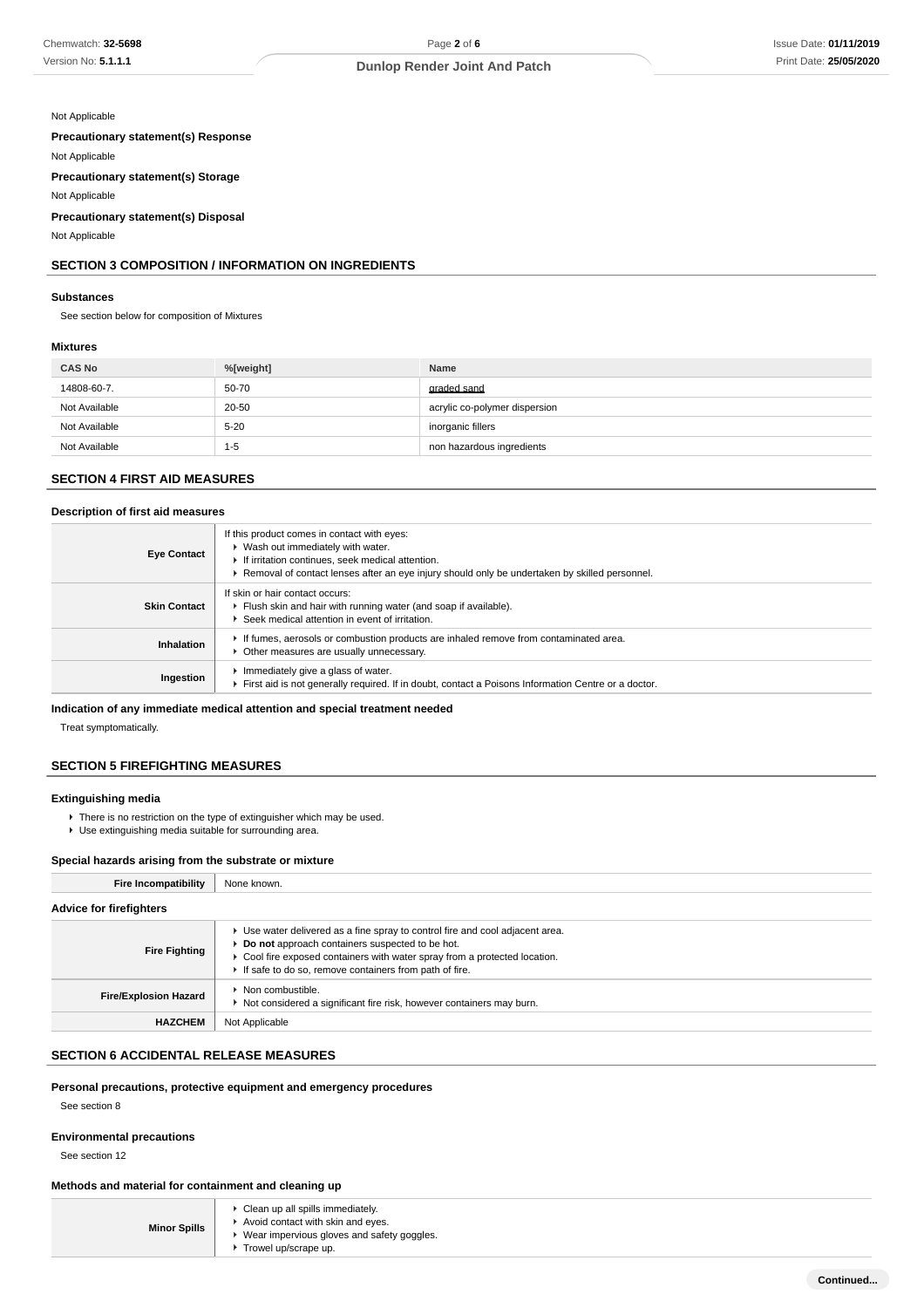| • Clear area of personnel and move upwind.<br>Alert Fire Brigade and tell them location and nature of hazard.<br><b>Major Spills</b><br>► Control personal contact with the substance, by using protective equipment.<br>Prevent spillage from entering drains, sewers or water courses. |  |
|------------------------------------------------------------------------------------------------------------------------------------------------------------------------------------------------------------------------------------------------------------------------------------------|--|
|------------------------------------------------------------------------------------------------------------------------------------------------------------------------------------------------------------------------------------------------------------------------------------------|--|

Personal Protective Equipment advice is contained in Section 8 of the SDS.

## **SECTION 7 HANDLING AND STORAGE**

#### **Precautions for safe handling Safe handling**  $\blacktriangleright$  Limit all unnecessary personal contact. Wear protective clothing when risk of exposure occurs. Use in a well-ventilated area. Avoid contact with incompatible materials. **Other information** Store in original containers.  $\blacktriangleright$  Keep containers securely sealed. Store in a cool, dry, well-ventilated area. Store away from incompatible materials and foodstuff containers. **Conditions for safe storage, including any incompatibilities Suitable container Polyethylene or polypropylene container.** Packing as recommended by manufacturer. ▶ Check all containers are clearly labelled and free from leaks. **Storage incompatibility** Avoid contamination of water, foodstuffs, feed or seed. None known

## **SECTION 8 EXPOSURE CONTROLS / PERSONAL PROTECTION**

## **Control parameters**

# **OCCUPATIONAL EXPOSURE LIMITS (OEL)**

# **INGREDIENT DATA**

| Source                       | <b>Material name</b><br>Ingredient |                                                | <b>TWA</b><br><b>STEL</b> |                  | Peak   | <b>Notes</b>      |               |  |
|------------------------------|------------------------------------|------------------------------------------------|---------------------------|------------------|--------|-------------------|---------------|--|
| Australia Exposure Standards | graded sand                        | Silica - Crystalline: Quartz (respirable dust) | $0.05$ mg/m $3$           | Not Available    |        | Not Available     | Not Available |  |
| <b>EMERGENCY LIMITS</b>      |                                    |                                                |                           |                  |        |                   |               |  |
| Ingredient                   | <b>Material name</b>               |                                                | TEEL-1                    |                  | TEEL-2 |                   | TEEL-3        |  |
| graded sand                  |                                    | Silica, crystalline-quartz; (Silicon dioxide)  |                           | $0.075$ mg/m $3$ |        | $33 \text{ mg/m}$ | 200 mg/m3     |  |
|                              |                                    |                                                |                           |                  |        |                   |               |  |
| Ingredient                   | <b>Original IDLH</b>               |                                                | <b>Revised IDLH</b>       |                  |        |                   |               |  |
| graded sand                  | 25 mg/m3 / 50 mg/m3                |                                                |                           | Not Available    |        |                   |               |  |

### **Exposure controls**

| Appropriate engineering<br>controls | Engineering controls are used to remove a hazard or place a barrier between the worker and the hazard. Well-designed engineering controls can<br>be highly effective in protecting workers and will typically be independent of worker interactions to provide this high level of protection.<br>The basic types of engineering controls are:<br>Process controls which involve changing the way a job activity or process is done to reduce the risk.<br>Enclosure and/or isolation of emission source which keeps a selected hazard "physically" away from the worker and ventilation that strategically<br>"adds" and "removes" air in the work environment. |
|-------------------------------------|-----------------------------------------------------------------------------------------------------------------------------------------------------------------------------------------------------------------------------------------------------------------------------------------------------------------------------------------------------------------------------------------------------------------------------------------------------------------------------------------------------------------------------------------------------------------------------------------------------------------------------------------------------------------|
| <b>Personal protection</b>          |                                                                                                                                                                                                                                                                                                                                                                                                                                                                                                                                                                                                                                                                 |
| Eye and face protection             | Safety glasses with side shields<br>Chemical goggles.<br>► Contact lenses may pose a special hazard; soft contact lenses may absorb and concentrate irritants. A written policy document, describing<br>the wearing of lenses or restrictions on use, should be created for each workplace or task. This should include a review of lens absorption<br>and adsorption for the class of chemicals in use and an account of injury experience.                                                                                                                                                                                                                    |
| <b>Skin protection</b>              | See Hand protection below                                                                                                                                                                                                                                                                                                                                                                                                                                                                                                                                                                                                                                       |
| Hands/feet protection               | Wear general protective gloves, eg. light weight rubber gloves.                                                                                                                                                                                                                                                                                                                                                                                                                                                                                                                                                                                                 |
| <b>Body protection</b>              | See Other protection below                                                                                                                                                                                                                                                                                                                                                                                                                                                                                                                                                                                                                                      |
| Other protection                    | No special equipment needed when handling small quantities.<br><b>OTHERWISE:</b><br>$\triangleright$ Overalls.<br>▶ Barrier cream.<br>Eyewash unit.                                                                                                                                                                                                                                                                                                                                                                                                                                                                                                             |

# **SECTION 9 PHYSICAL AND CHEMICAL PROPERTIES**

### **Information on basic physical and chemical properties**

| Appearance   White to off white non-slump paste; does not mix with water. |
|---------------------------------------------------------------------------|
|                                                                           |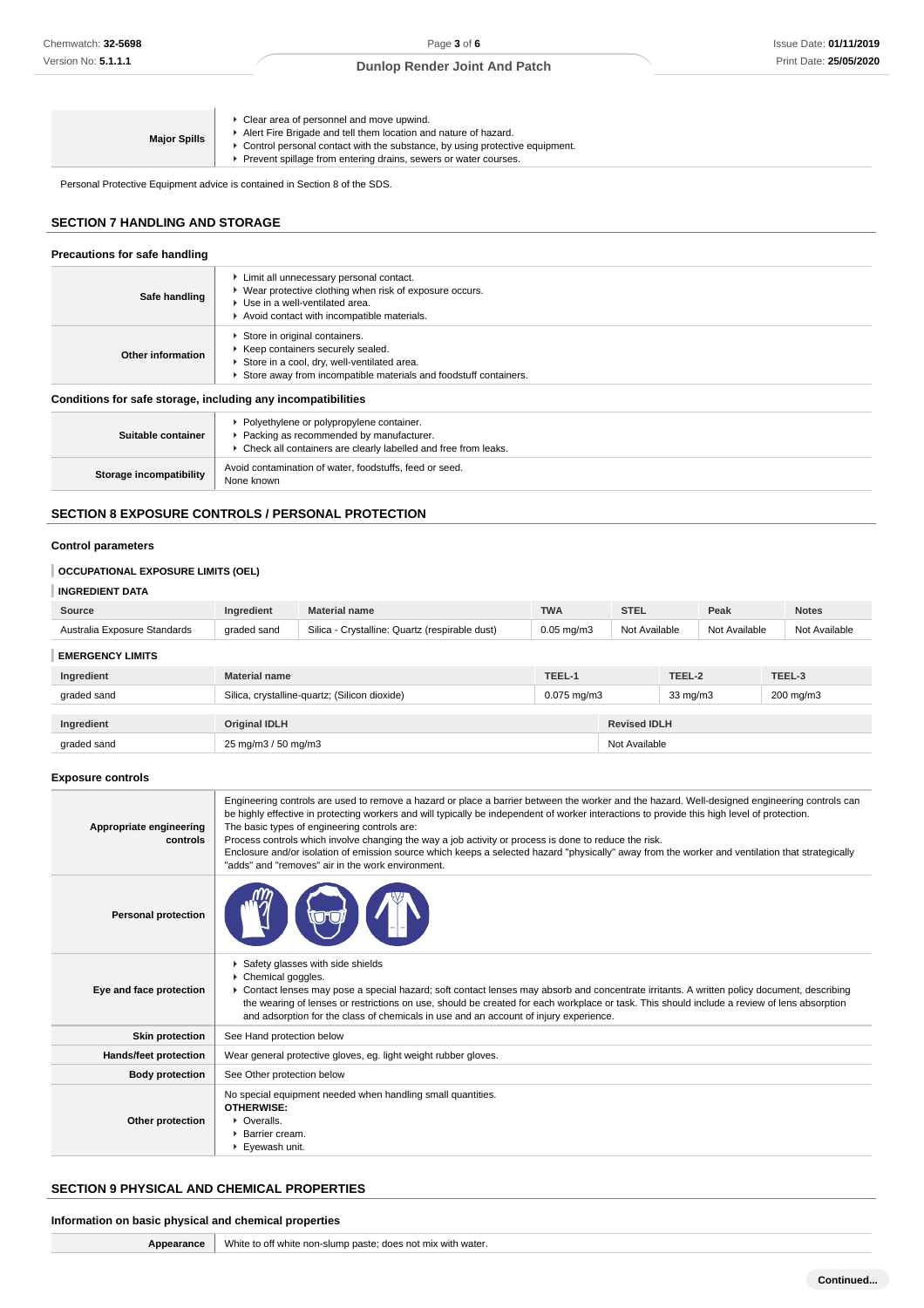| <b>Physical state</b>                           | Non Slump Paste | Relative density (Water = 1)               | Not Available  |
|-------------------------------------------------|-----------------|--------------------------------------------|----------------|
| Odour                                           | Not Available   | Partition coefficient n-octanol<br>/ water | Not Available  |
| <b>Odour threshold</b>                          | Not Available   | Auto-ignition temperature (°C)             | Not Applicable |
| pH (as supplied)                                | Not Available   | Decomposition temperature                  | Not Available  |
| Melting point / freezing point<br>(°C)          | Not Available   | Viscosity (cSt)                            | Not Available  |
| Initial boiling point and boiling<br>range (°C) | Not Available   | Molecular weight (g/mol)                   | Not Applicable |
| Flash point (°C)                                | Not Applicable  | <b>Taste</b>                               | Not Available  |
| <b>Evaporation rate</b>                         | Not Available   | <b>Explosive properties</b>                | Not Available  |
| Flammability                                    | Not Applicable  | <b>Oxidising properties</b>                | Not Available  |
| Upper Explosive Limit (%)                       | Not Applicable  | Surface Tension (dyn/cm or<br>$mN/m$ )     | Not Available  |
| Lower Explosive Limit (%)                       | Not Applicable  | <b>Volatile Component (%vol)</b>           | Not Available  |
| Vapour pressure (kPa)                           | Not Available   | Gas group                                  | Not Available  |
| Solubility in water                             | Immiscible      | pH as a solution (1%)                      | Not Available  |
| Vapour density (Air = 1)                        | Not Available   | VOC g/L                                    | Not Available  |

# **SECTION 10 STABILITY AND REACTIVITY**

| Reactivity                                 | See section 7                                                             |
|--------------------------------------------|---------------------------------------------------------------------------|
| <b>Chemical stability</b>                  | Product is considered stable and hazardous polymerisation will not occur. |
| Possibility of hazardous<br>reactions      | See section 7                                                             |
| <b>Conditions to avoid</b>                 | See section 7                                                             |
| Incompatible materials                     | See section 7                                                             |
| <b>Hazardous decomposition</b><br>products | See section 5                                                             |

# **SECTION 11 TOXICOLOGICAL INFORMATION**

# **Information on toxicological effects**

| Inhaled             | The material is not thought to produce adverse health effects or irritation of the respiratory tract (as classified by EC Directives using animal<br>models). Nevertheless, good hygiene practice requires that exposure be kept to a minimum and that suitable control measures be used in an<br>occupational setting. |
|---------------------|-------------------------------------------------------------------------------------------------------------------------------------------------------------------------------------------------------------------------------------------------------------------------------------------------------------------------|
| Ingestion           | The material has NOT been classified by EC Directives or other classification systems as "harmful by ingestion". This is because of the lack of<br>corroborating animal or human evidence.                                                                                                                              |
| <b>Skin Contact</b> | The material is not thought to produce adverse health effects or skin irritation following contact (as classified by EC Directives using animal<br>models). Nevertheless, good hygiene practice requires that exposure be kept to a minimum and that suitable gloves be used in an occupational<br>setting.             |
| Eye                 | Although the material is not thought to be an irritant (as classified by EC Directives), direct contact with the eye may produce transient discomfort<br>characterised by tearing or conjunctival redness (as with windburn).                                                                                           |
| Chronic             | Long-term exposure to the product is not thought to produce chronic effects adverse to the health (as classified by EC Directives using animal<br>models); nevertheless exposure by all routes should be minimised as a matter of course.                                                                               |
|                     |                                                                                                                                                                                                                                                                                                                         |

| Dunlop Render Joint And<br>Patch | <b>TOXICITY</b>                                                                                                                                                                                                                 | <b>IRRITATION</b> |
|----------------------------------|---------------------------------------------------------------------------------------------------------------------------------------------------------------------------------------------------------------------------------|-------------------|
|                                  | Not Available                                                                                                                                                                                                                   | Not Available     |
|                                  |                                                                                                                                                                                                                                 |                   |
|                                  | <b>TOXICITY</b>                                                                                                                                                                                                                 | <b>IRRITATION</b> |
| graded sand                      | Oral (rat) LD50: =500 mg/kg <sup>[2]</sup>                                                                                                                                                                                      | Not Available     |
| Legend:                          | 1. Value obtained from Europe ECHA Registered Substances - Acute toxicity 2.* Value obtained from manufacturer's SDS. Unless otherwise<br>specified data extracted from RTECS - Register of Toxic Effect of chemical Substances |                   |

| <b>GRADED SAND</b>                          | No significant acute toxicological data identified in literature search. |                                 |                                                                                                    |
|---------------------------------------------|--------------------------------------------------------------------------|---------------------------------|----------------------------------------------------------------------------------------------------|
| <b>Acute Toxicity</b>                       | ×                                                                        | Carcinogenicity                 | ×                                                                                                  |
| <b>Skin Irritation/Corrosion</b>            | ×                                                                        | Reproductivity                  | ×                                                                                                  |
| <b>Serious Eye Damage/Irritation</b>        | ×                                                                        | <b>STOT - Single Exposure</b>   | ×                                                                                                  |
| <b>Respiratory or Skin</b><br>sensitisation | ×                                                                        | <b>STOT - Repeated Exposure</b> | ×                                                                                                  |
| <b>Mutagenicity</b>                         | ×                                                                        | <b>Aspiration Hazard</b>        | ×                                                                                                  |
|                                             |                                                                          | Legend:                         | $\blacktriangleright$ - Data either not available or does not fill the criteria for classification |

 $\blacktriangleright$  – Data available to make classification

# **SECTION 12 ECOLOGICAL INFORMATION**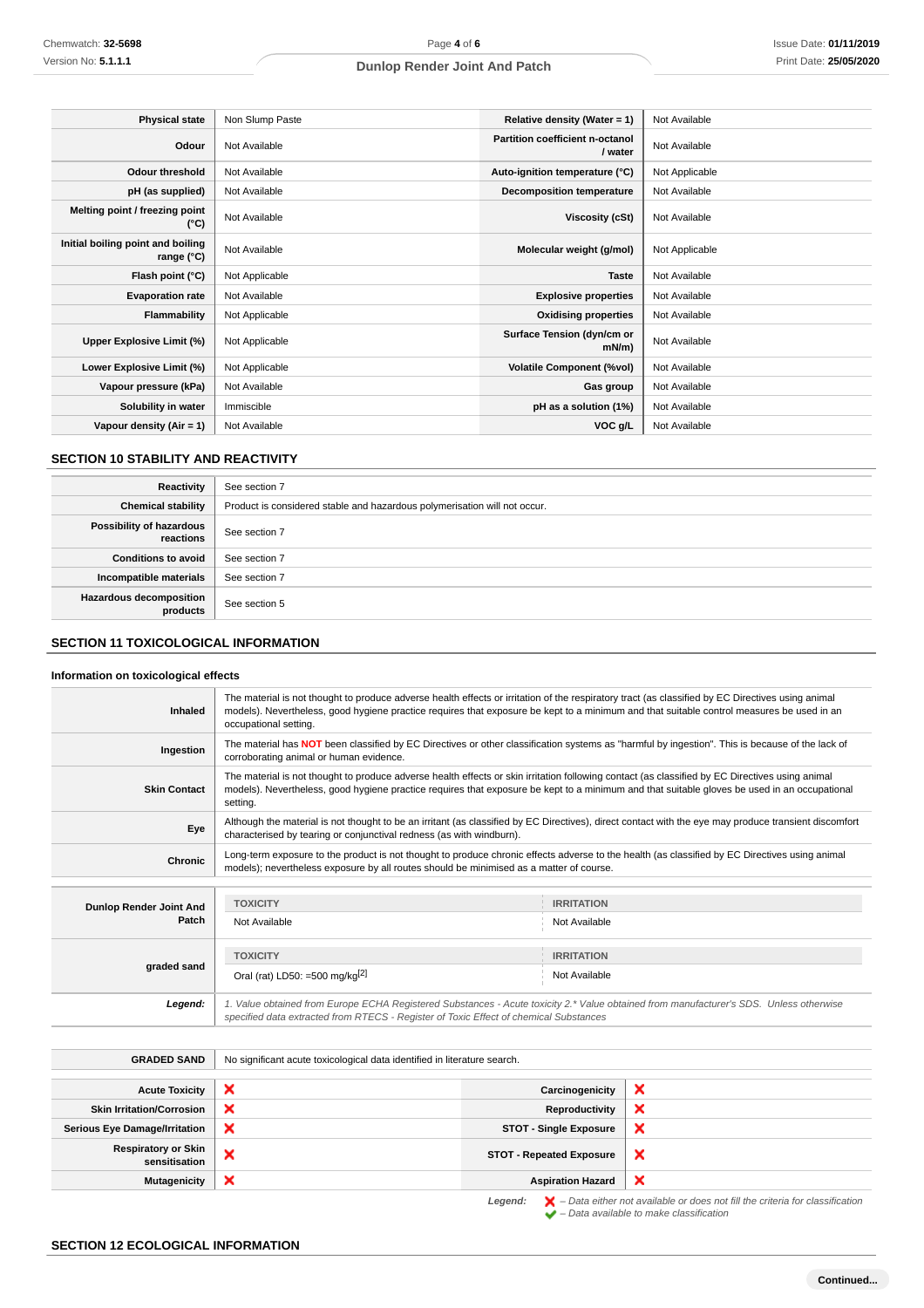#### **Toxicity**

| Dunlop Render Joint And<br>Patch | <b>ENDPOINT</b>                                                                                                                                                                                                                                                                                                                                                                                 | <b>TEST DURATION (HR)</b> | <b>SPECIES</b> | <b>VALUE</b>     | <b>SOURCE</b>    |
|----------------------------------|-------------------------------------------------------------------------------------------------------------------------------------------------------------------------------------------------------------------------------------------------------------------------------------------------------------------------------------------------------------------------------------------------|---------------------------|----------------|------------------|------------------|
|                                  | Not<br>Available                                                                                                                                                                                                                                                                                                                                                                                | Not Available             | Not Available  | Not<br>Available | Not<br>Available |
|                                  | <b>ENDPOINT</b>                                                                                                                                                                                                                                                                                                                                                                                 | <b>TEST DURATION (HR)</b> | <b>SPECIES</b> | <b>VALUE</b>     | <b>SOURCE</b>    |
| graded sand                      | Not<br>Available                                                                                                                                                                                                                                                                                                                                                                                | Not Available             | Not Available  | Not<br>Available | Not<br>Available |
| Legend:                          | Extracted from 1. IUCLID Toxicity Data 2. Europe ECHA Registered Substances - Ecotoxicological Information - Aquatic Toxicity 3. EPIWIN Suite<br>V3.12 (QSAR) - Aquatic Toxicity Data (Estimated) 4. US EPA, Ecotox database - Aquatic Toxicity Data 5. ECETOC Aquatic Hazard Assessment<br>Data 6. NITE (Japan) - Bioconcentration Data 7. METI (Japan) - Bioconcentration Data 8. Vendor Data |                           |                |                  |                  |

#### **Persistence and degradability**

| Ingredient | Persistence: Water/Soil               | Persistence: Air                      |
|------------|---------------------------------------|---------------------------------------|
|            | No Data available for all ingredients | No Data available for all ingredients |

#### **Bioaccumulative potential**

| Ingredient              | <b>Bioaccumulation</b>                |
|-------------------------|---------------------------------------|
|                         | No Data available for all ingredients |
| <b>Mobility in soil</b> |                                       |
| Ingredient              | <b>Mobility</b>                       |

## **SECTION 13 DISPOSAL CONSIDERATIONS**

#### **Waste treatment methods**

| <b>Product / Packaging disposal</b> | ► Recycle wherever possible or consult manufacturer for recycling options.<br>Consult State Land Waste Management Authority for disposal.<br>* Bury residue in an authorised landfill.<br>Recycle containers if possible, or dispose of in an authorised landfill. |
|-------------------------------------|--------------------------------------------------------------------------------------------------------------------------------------------------------------------------------------------------------------------------------------------------------------------|
|-------------------------------------|--------------------------------------------------------------------------------------------------------------------------------------------------------------------------------------------------------------------------------------------------------------------|

# **SECTION 14 TRANSPORT INFORMATION**

# **Labels Required Marine Pollutant** NO **HAZCHEM** Not Applicable

### **Land transport (ADG): NOT REGULATED FOR TRANSPORT OF DANGEROUS GOODS**

**Air transport (ICAO-IATA / DGR): NOT REGULATED FOR TRANSPORT OF DANGEROUS GOODS**

No Data available for all ingredients

## **Sea transport (IMDG-Code / GGVSee): NOT REGULATED FOR TRANSPORT OF DANGEROUS GOODS**

**Transport in bulk according to Annex II of MARPOL and the IBC code**

Not Applicable

### **SECTION 15 REGULATORY INFORMATION**

Australia Inventory of Chemical Substances (AICS)

## **Safety, health and environmental regulations / legislation specific for the substance or mixture**

#### **GRADED SAND IS FOUND ON THE FOLLOWING REGULATORY LISTS**

Australia Hazardous Chemical Information System (HCIS) - Hazardous Chemicals International Agency for Research on Cancer (IARC) - Agents Classified by the IARC Monographs

Chemical Footprint Project - Chemicals of High Concern List

International Agency for Research on Cancer (IARC) - Agents Classified by the IARC Monographs - Group 1 : Carcinogenic to humans

#### **National Inventory Status**

| <b>National Inventory</b>     | <b>Status</b>    |
|-------------------------------|------------------|
| Australia - AICS              | Yes              |
| Canada - DSL                  | Yes              |
| Canada - NDSL                 | No (graded sand) |
| China - IECSC                 | Yes              |
| Europe - EINEC / ELINCS / NLP | Yes              |
| Japan - ENCS                  | Yes              |
| Korea - KECI                  | Yes              |